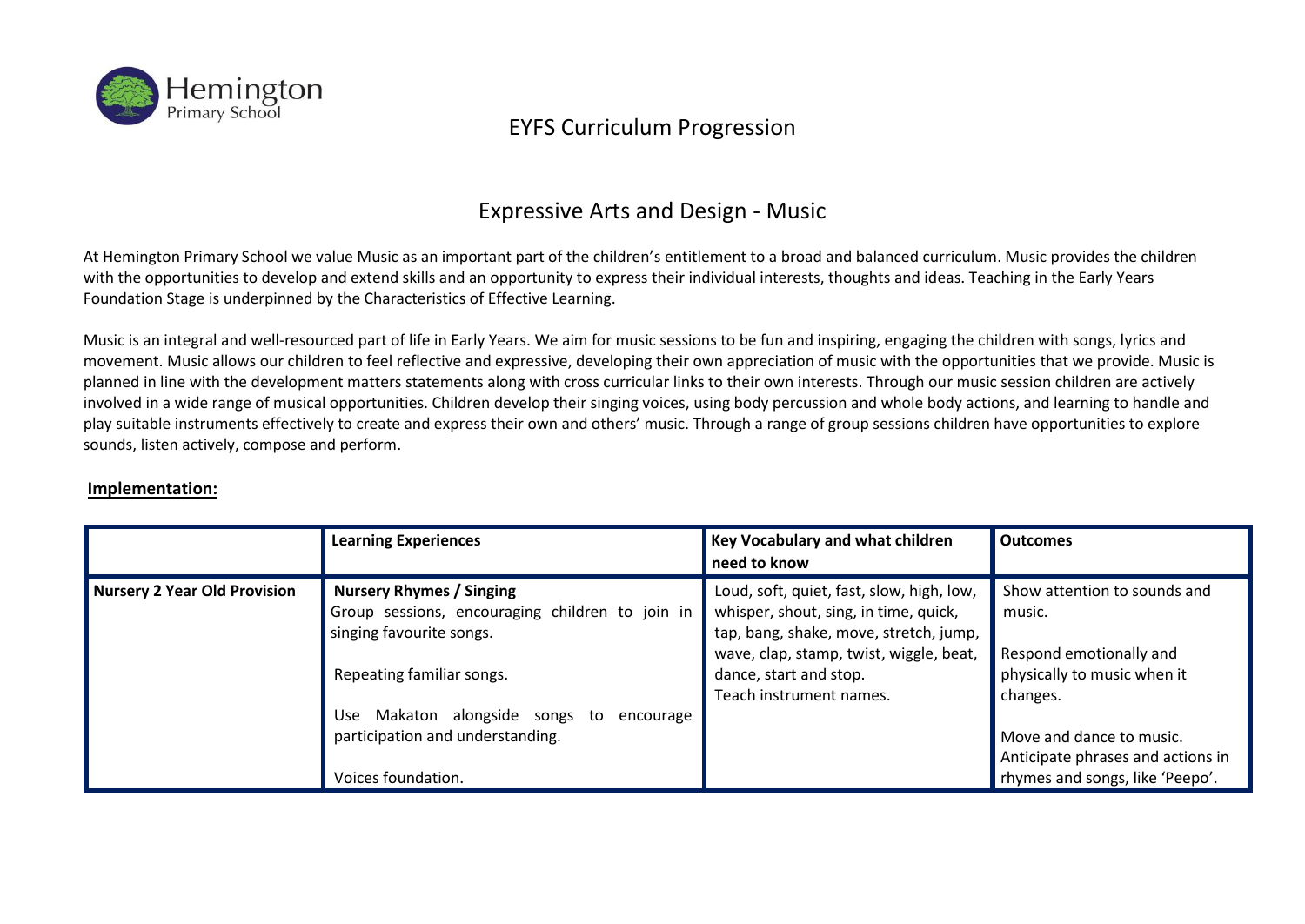

|           | <b>Movement and Dance</b><br>Teach actions to songs, provide opportunities to<br>express themselves through music and dance.<br>Explore movement in time to music - Sticky Kids<br><b>Rhythm and Pulse</b><br>Rhythm & Pulse: Create and explore sounds and<br>how they can be changed by banging, shaking,<br>tapping instruments.<br><b>Pitch and Tone</b><br>Explore how instruments and voices can sound and<br>be changed.<br>Repeat familiar songs and teach different ways to<br>change sounds (loud, soft, slow and fast) |                                           | Explore their voices and enjoy<br>making sounds.<br>Join in with songs and rhymes,<br>making some sounds.<br>Make rhythmical and repetitive<br>sounds.<br>Explore a range of sound makers<br>and instruments and play them in<br>different ways. |
|-----------|-----------------------------------------------------------------------------------------------------------------------------------------------------------------------------------------------------------------------------------------------------------------------------------------------------------------------------------------------------------------------------------------------------------------------------------------------------------------------------------------------------------------------------------|-------------------------------------------|--------------------------------------------------------------------------------------------------------------------------------------------------------------------------------------------------------------------------------------------------|
| Preschool | <b>Nursery Rhymes / Singing</b>                                                                                                                                                                                                                                                                                                                                                                                                                                                                                                   | Loud, soft, quiet, fast, slow, high, low, | Listen with increased attention to                                                                                                                                                                                                               |
|           | During group times, join in dancing and ring games.                                                                                                                                                                                                                                                                                                                                                                                                                                                                               | whisper, shout, sing, in time, quick,     | sounds.                                                                                                                                                                                                                                          |
|           | Teach familiar songs, encouraging participation.                                                                                                                                                                                                                                                                                                                                                                                                                                                                                  | tap, bang, shake, move, stretch, jump,    | Respond to what they have heard,                                                                                                                                                                                                                 |
|           | Sing Up!                                                                                                                                                                                                                                                                                                                                                                                                                                                                                                                          | wave, clap, stamp, twist, wiggle, beat,   | expressing their thoughts and                                                                                                                                                                                                                    |
|           | <b>Movement and Dance</b>                                                                                                                                                                                                                                                                                                                                                                                                                                                                                                         | dance, start and stop.                    | feelings.                                                                                                                                                                                                                                        |
|           | Encouraged to join in with actions to familiar songs,                                                                                                                                                                                                                                                                                                                                                                                                                                                                             | Teach instrument names.                   | Remember and sing entire songs.                                                                                                                                                                                                                  |
|           | opportunities to move rhythmically to a range of                                                                                                                                                                                                                                                                                                                                                                                                                                                                                  | Rhythm, pulse, sound, listen, hear,       | Sing the pitch of a tone sung by                                                                                                                                                                                                                 |
|           | music - Sticky Kids.                                                                                                                                                                                                                                                                                                                                                                                                                                                                                                              | repeat,                                   | another person ('pitch match').                                                                                                                                                                                                                  |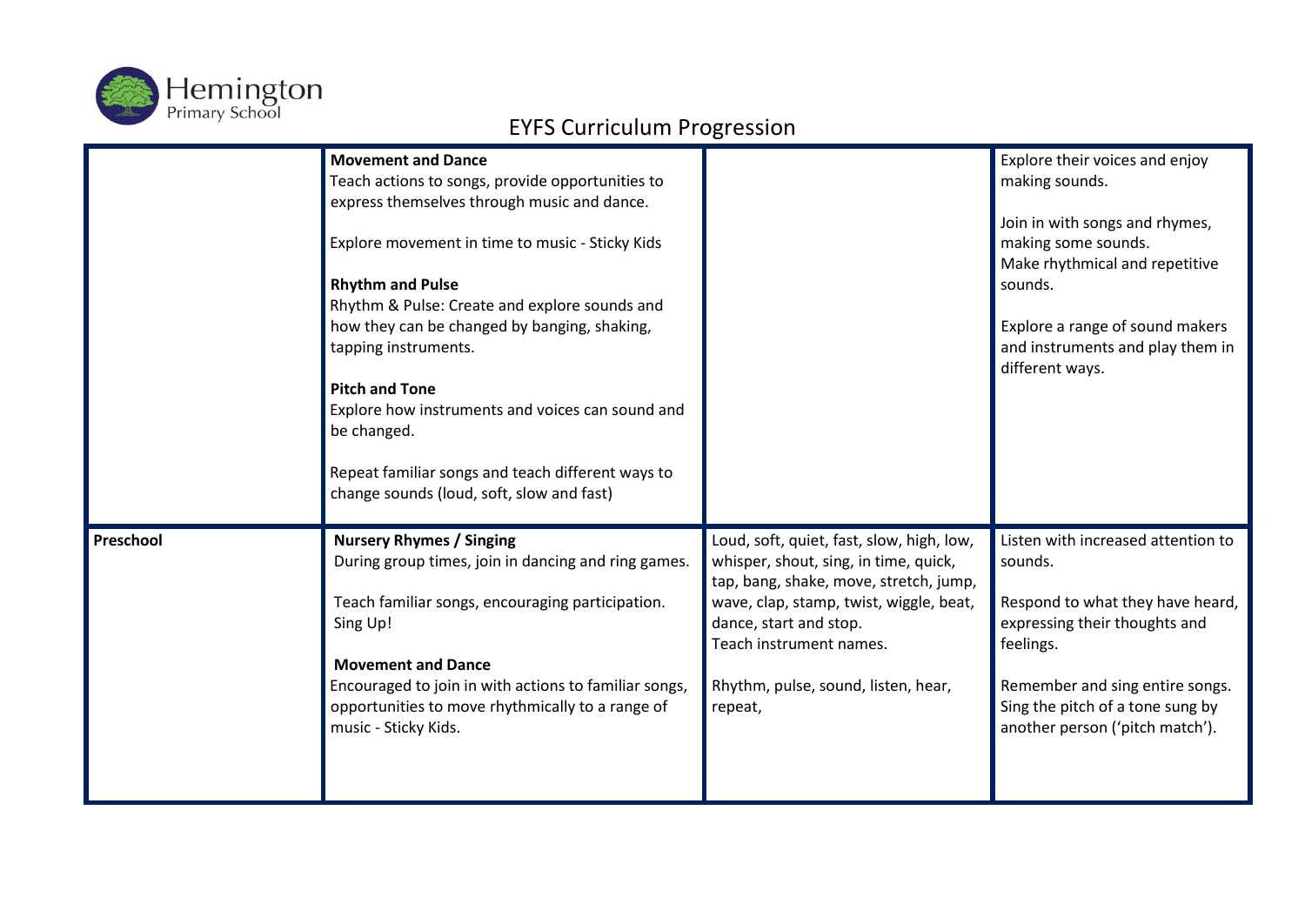

|           | <b>Rhythm and Pulse</b><br>Rhythm & Pulse-musical instruments provided<br>during group sessions. Focus on listening for the<br>rhythm and repeat by banging, tapping, shaking etc.<br><b>Pitch and Tone</b><br>Exploring how sounds can change using voice and<br>instruments, focussing on how the sounds are made<br>and changed.                                                                                                                                          |                                                                                                                                                                                                                                                                                                                                                         | Sing the melodic shape (moving<br>melody, such as up and down,<br>down and up) of familiar songs.<br>Create their own songs or<br>improvise a song around one they<br>know.<br>Play instruments with increasing<br>control to express their feelings<br>and ideas.                                     |
|-----------|------------------------------------------------------------------------------------------------------------------------------------------------------------------------------------------------------------------------------------------------------------------------------------------------------------------------------------------------------------------------------------------------------------------------------------------------------------------------------|---------------------------------------------------------------------------------------------------------------------------------------------------------------------------------------------------------------------------------------------------------------------------------------------------------------------------------------------------------|--------------------------------------------------------------------------------------------------------------------------------------------------------------------------------------------------------------------------------------------------------------------------------------------------------|
| Reception | <b>Nursery Rhymes / Singing</b><br>Teach new songs, Sing Up! Promote confidence<br>through solo singing and group participation.<br><b>Movement and Dance</b><br>Teach new ring games, dances. Encourage children<br>to explore their own movements and ways in which<br>they can be changed. Daily movement session with<br>Sticky Kids.<br><b>Rhythm and Pulse</b><br>Explore sounds of instruments and how these can<br>be changed. Encourage repeated rhythms, listening | Loud, soft, quiet, fast, slow, high, low,<br>whisper, shout, sing, in time, quick,<br>tap, bang, shake, move, stretch, jump,<br>wave, clap, stamp, twist, wiggle, beat,<br>dance, start and stop.<br>Teach instrument names.<br>Rhythm, pulse, sound, listen, hear,<br>repeat.<br>Voice, change, Loud, louder, loudest,<br>Quiet, quieter, quietest etc | Listen attentively, move to and<br>talk about music, expressing their<br>feelings and responses.<br>Watch and talk about dance and<br>performance art, expressing their<br>feelings and responses.<br>Sing in a group or on their own,<br>increasingly matching the pitch<br>and following the melody. |